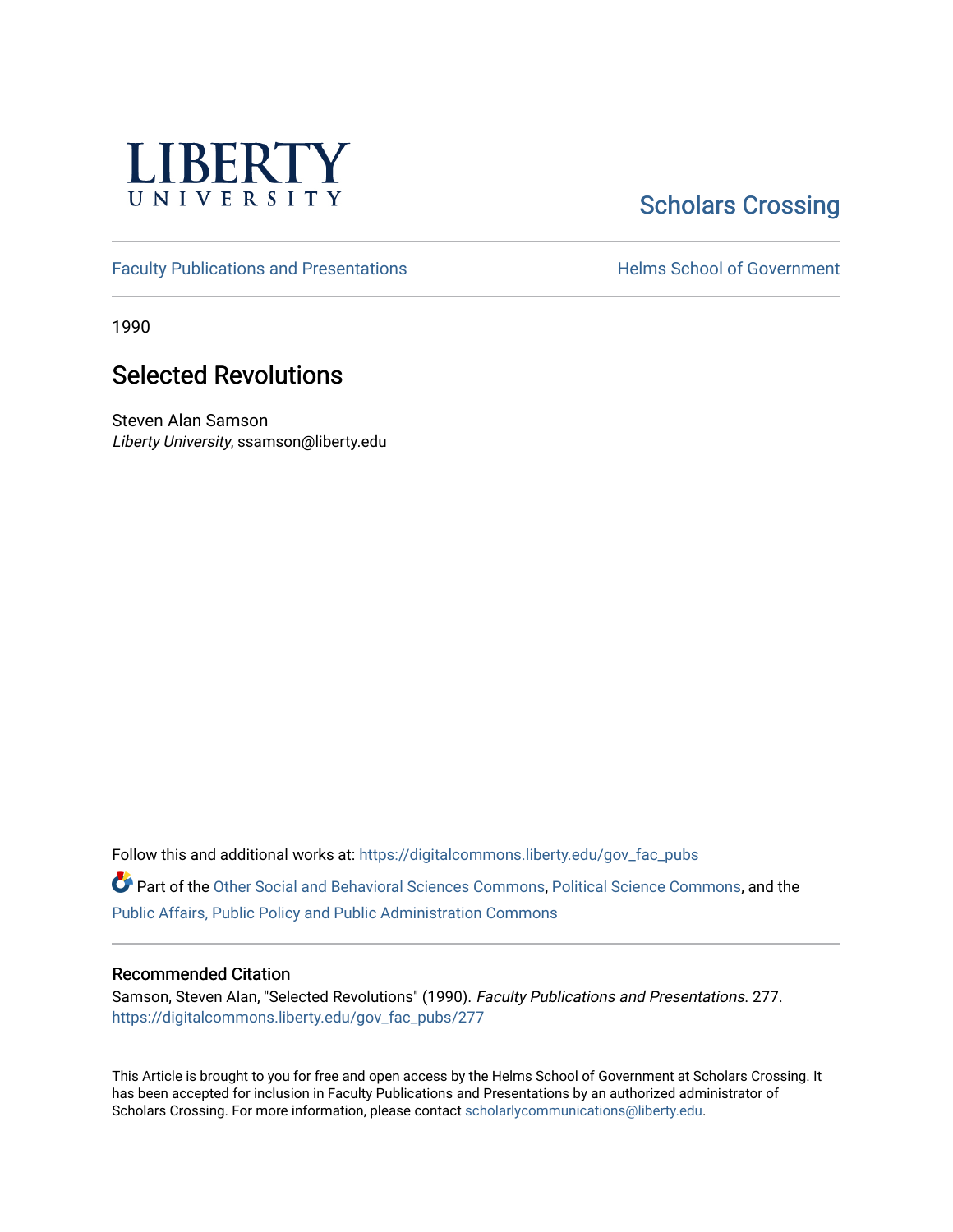## SELECTED REVOLUTIONS

Fall of the Old Kingdom: Ipuwer (Egypt, 2200 BC) Corcyrean Revolution (Corinth, 435 BC) Roman Revolutions (510, 448, 133-79, 49-31 BC) Islamic Hegira and Jihad: Mohammed (622) Papal Revolution (1075-1077) Albigensian Crusade: Simon de Montfort (France, 1208-1229) Runnymede: Stephen Langton (1215) Baron's War: Simon de Montfort (England, 1257-1265) Sicilian Vespers: John of Procida (1282) Swiss War for Independence: William Tell (1307) Apostolic Brethren: Dolcino (Italy, 1300-1307) Roman Revolution: Rienzi (1347) The Jacquerie (France, 1358) Peasants' Rising: Wat Tyler, John Ball (England, 1381) Lollard Movement: John Wyclif (1384) Hussite Rebellion (Bohemia, 1419) Taborite Rebellion (Bohemia, 1420-1434) Lutheran Reformation (1517-1521) Swedish War for Independence: Gustavus Vasa (1523) Peasant Wars: Thomas Muentzer (Germany, 1525) Muenster Rebellion: John of Leyden, Jan Matthijs (1535) Tudor Rebellions French Civil War: Henry of Navarre (1562-1598) Dutch Revolution or the Revolt of the Netherlands: William the Silent (1572-1584) Scottish Reformation Gunpowder Plot: Guy Fawkes (England, 1607) Great Rebellion: Oliver Cromwell (England, 1640-1660) Glorious Revolution (1688) American Revolution: Samuel Adams (1776) French Revolution: Danton, Robespierre, Abbe Sieyes (1789-1794) Post-Napoleonic Revolutions (Spain, Portugal, France, Italian states, 1816-1822) Decembrist Uprising (Russia, 1825) Liberation of Greece (1827) Revolutions of 1830 (France, Belgium, Poland, Italian states) Annus Mirabilis: European Revolution of 1848 (France, Austria, Prussia, several Italian and German states) Sepoy Mutiny (India, 1857) Polish Insurrection (1860-1863) American Civil War (1861-1865) Paris Commune (France, 1871) Boxer Rebellion (China, 1900) Russian Revolution of 1905 Mexican Revolution (1910) Chinese Revolution: Sun Yat-Sen (1911) Russian Revolution: Prince Lvov (March 1917) October Revolution: Vladimir Lenin. Leon Trotsky (Russia, 1917) Czecho-Slovak Revolution (1918) German Revolution: Rosa Luxemburg, Karl Liebknecht (1919)